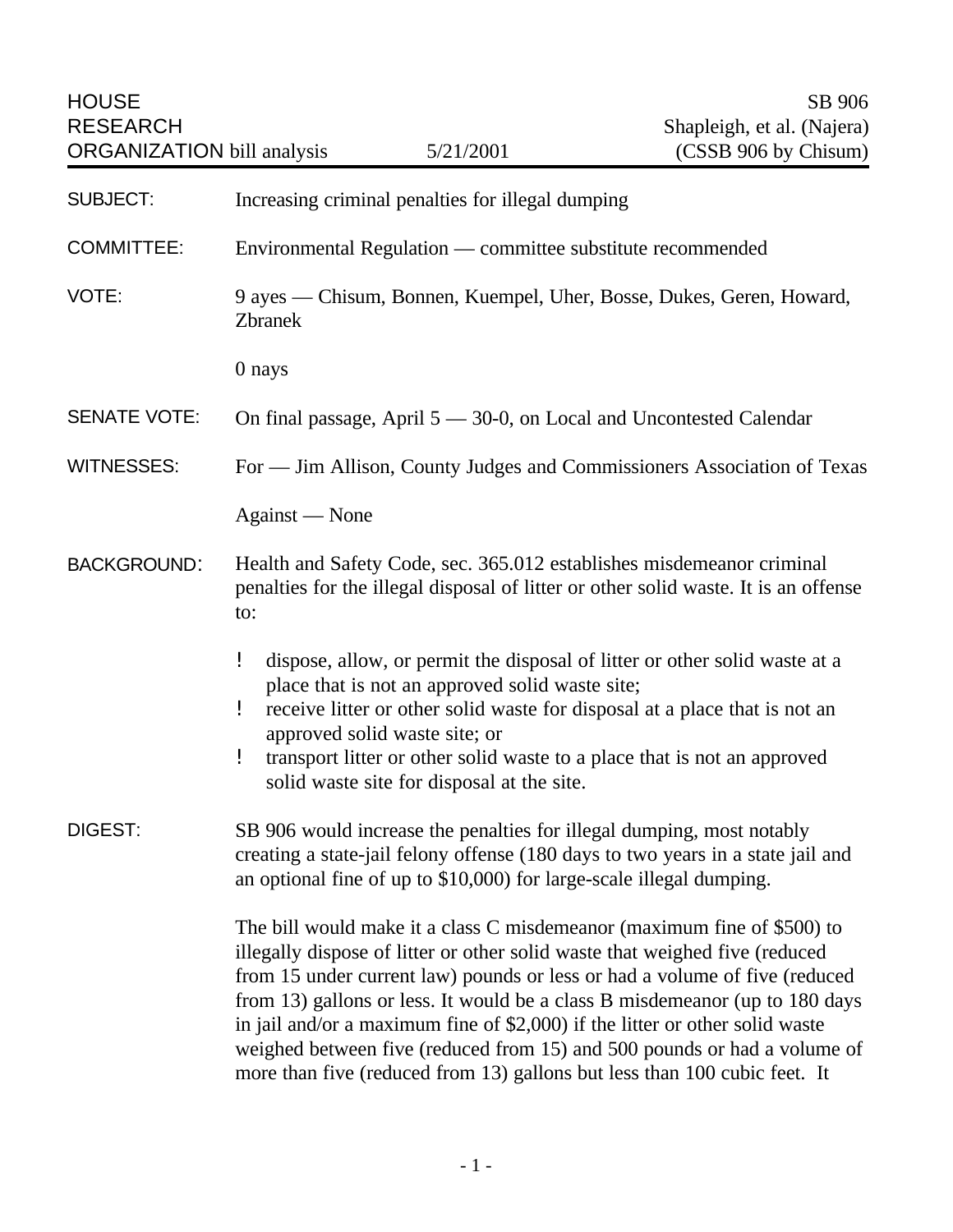would be aA class A misdemeanor (up to one year in jail and/or a maximum fine of \$4,000) offense to:

- ! the litter or other solid waste weighed between 500 and 1,000 pounds (rather than 500 pounds or more) or had a volume of between 100 and 200 cubic feet (rather than 100 cubic feet or more); or
- ! the litter or other solid waste was disposed of for a commercial purpose and weighed between five and 200 pounds (rather than more than five pounds) or had a volume of more than five gallons but less than 200 cubic feet (rather than more than 13 gallons).

Illegal disposal of litter or other solid waste would be a state-jail felony if the litter or other solid waste:

- ! weighed 1,000 pounds or more or had a volume of 200 cubic feet or more;
- ! was disposed of for a commercial purpose and weighed 200 pounds or more or had a volume of 200 cubic feet or more; or
- ! was contained in a closed drum barrel.

An illegal disposal of litter or other solid waste offense could be prosecuted without alleging or proving any culpable mental state, unless the offense was a state jail penalty.

Courts would be able to order the Department of Public Safety (DPS) to suspend defendants' driver's licenses or permits or to deny the issuance of a license or permit of persons convicted of illegal dumping.

Persons convicted of illegal dumping would be required to pay to the court a \$50 illegal dumping cleanup fee as a court cost. Courts would have to deposit the fees to the credit of the illegal dumping cleanup account, which could be an account in the general revenue fund that could be appropriated only for the enforcement of the statute and the cleanup of illegal dumping.

SB 906 would take effect September 1, 2001.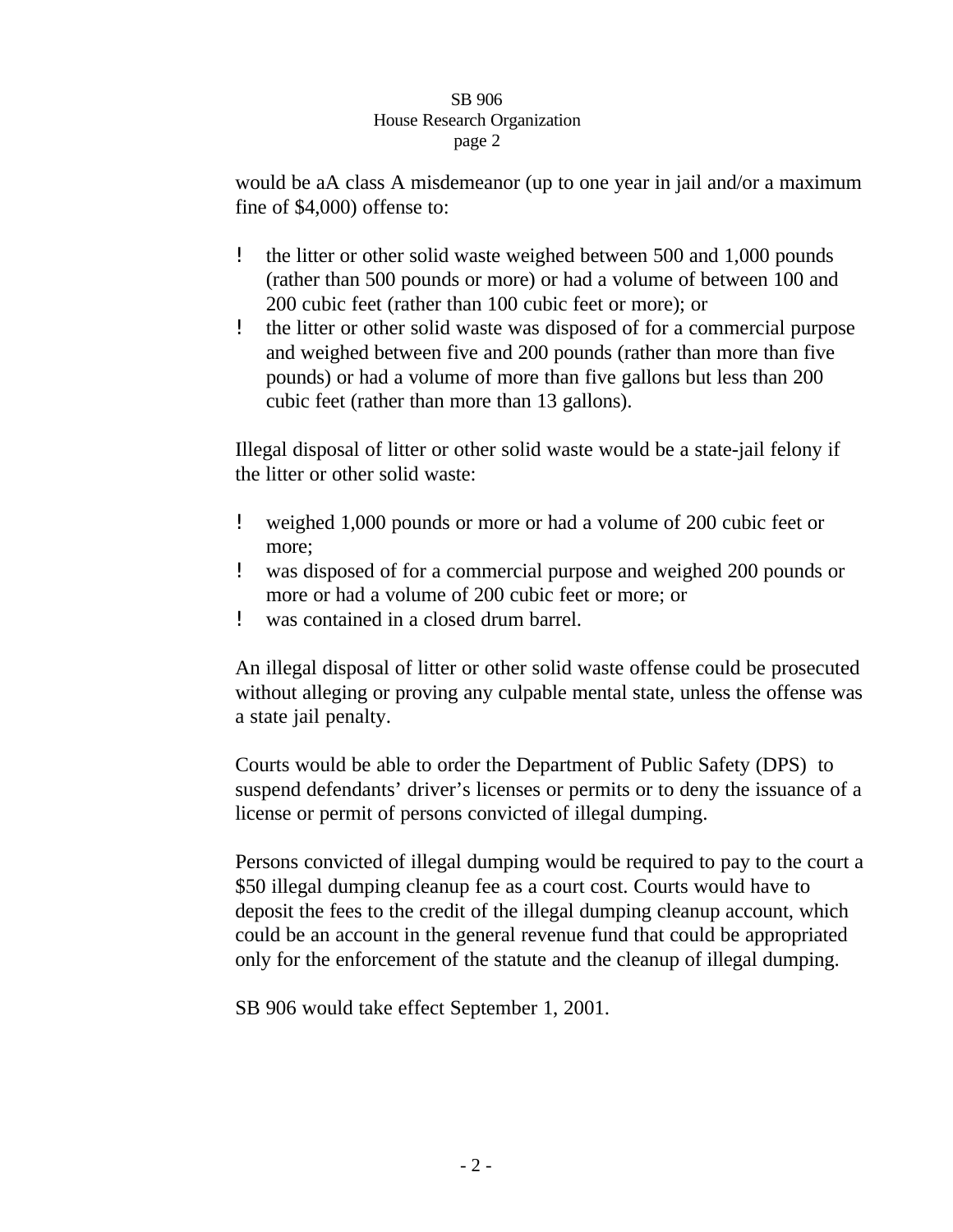**SUPPORTERS** SAY: SB 906 would help deter large-scale illegal dumping by making it a state-jail felony. Illegal dumping is increasing across the state. In some cases, dumpers have left over 50,000 pounds of waste; in fact, entire houses have been found discarded at dump sites. Dump sites in Houston often contain thousands of tires — a commonly dumped item — that the city must pay to clean up at a cost of \$16 per tire. Many commercial operations responsible for dumping would rather risk bearing the relatively minor penalty under current law than pay for the proper disposal of their waste.

> SB 906 would help level the playing field for businesses that properly dispose of waste. Legitimate businesses currently are at a competitive disadvantage against businesses that illegally dump. Illegal operations can submit lower bids on contracts by scrimping on waste disposal costs or earn excess profit by charging customers for waste disposal and then illegally dumping the waste.

> SB 906 would not impose overly harsh penalties for illegal dumping. It would preserve a range of penalties based on the volume of the waste illegally dumped, reserving the toughest penalty — a state jail felony — for those who intentionally dumped large amounts of waste illegally for a commercial purpose. State jail felonies are the most minor of felony offenses. Convicted offenders would serve in state jails rather than state prisons. The state jail system is designed to handle low-level, non-violent and property offenses of this sort.

> Allowing courts discretion to have DPS suspend the driver's licenses of persons convicted of illegal dumping would give the courts more flexibility to handle illegal dumpers. License suspension would not be mandatory but would be imposed on a case-by-case basis as courts saw fit. Courts would consider a person's work and family circumstances when deciding about a license suspension. License suspensions can be a useful tool for handling offenders and already can be used for convictions for certain other criminal offenses such as graffiti and some drug offenses.

SB 906 would require a culpable mental state for the most serious offense, state jail felonies.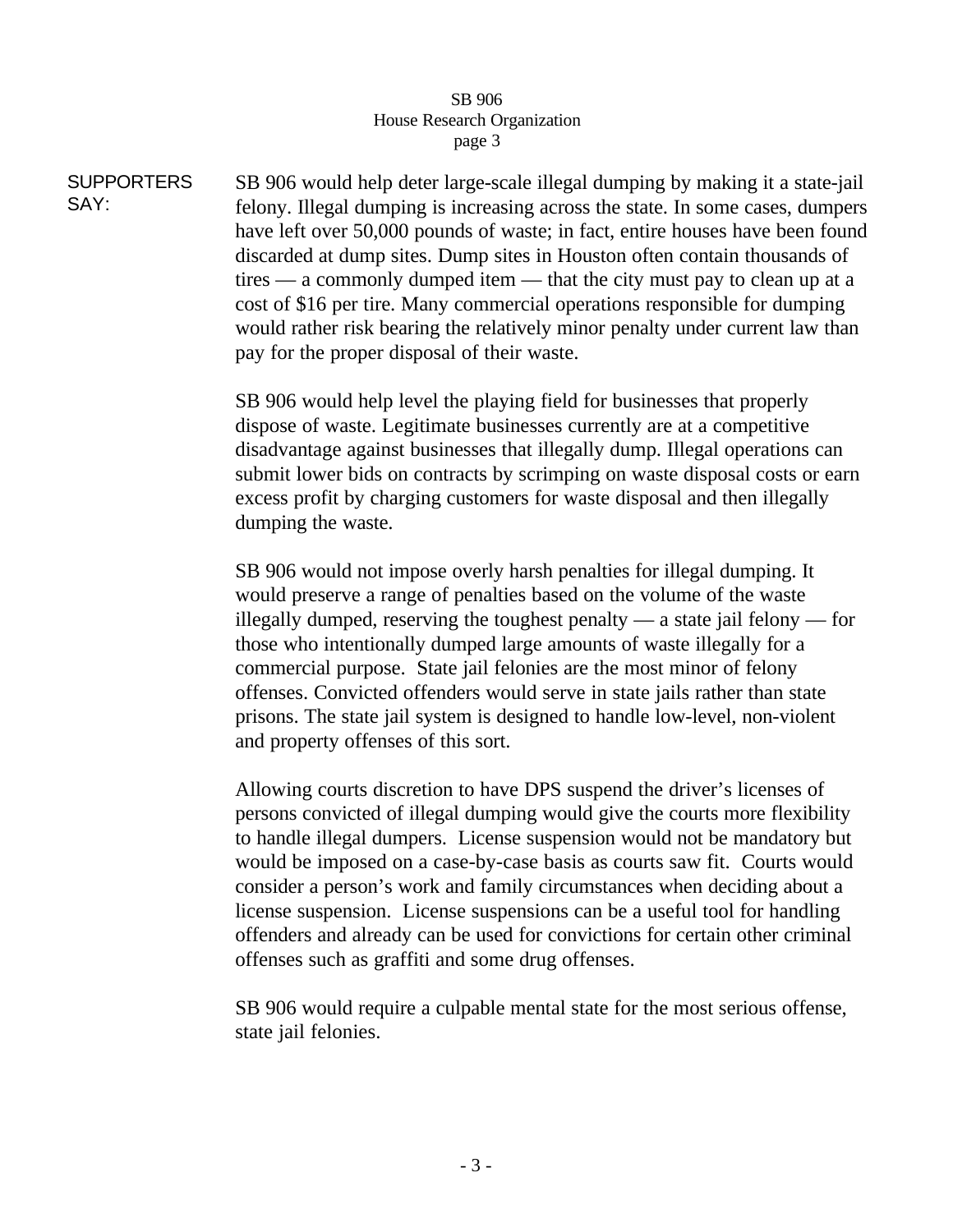|                          | The court fee authorized by SB 906 would help enforce the illegal dumping<br>statutes and aid in clean-up of waste throughout the state.                                                                                                                                                                                                                                                                                                                                                                                                                                                    |
|--------------------------|---------------------------------------------------------------------------------------------------------------------------------------------------------------------------------------------------------------------------------------------------------------------------------------------------------------------------------------------------------------------------------------------------------------------------------------------------------------------------------------------------------------------------------------------------------------------------------------------|
| <b>OPPONENTS</b><br>SAY: | SB 906 would make an unnecessary leap from misdemeanor to felony<br>penalties for dumping offenses. A felony penalty would be inappropriate for<br>dumping violations. These types of offenses are better handled in<br>misdemeanor courts. In addition, lowering the lowest offense thresholds to<br>five pounds or five gallons of litter or other waste could penalize citizens for<br>improperly disposing of minor household garbage.                                                                                                                                                  |
|                          | It is unfair to allow driver's licenses to be suspended for dumping offenses.<br>A driver's license suspension can affect a person's ability to get to work, to<br>take children to school, and more. Because people with middle and lower<br>incomes often are more dependent on driving for their livelihoods or their<br>family affairs than the wealthy, these suspensions could have a disparate<br>effect on lower-income Texans. Suspending licenses could have the<br>unintended consequence of more people driving without a license and<br>therefore without liability insurance. |
|                          | SB 906 also would criminalize people who did not intend to commit a crime.<br>By not requiring a culpable mental state to prosecute misdemeanor illegal<br>dumping offenses, people who were unaware of legal restrictions could be<br>prosecuted for unknowingly disposing of waste in an illegal manner.                                                                                                                                                                                                                                                                                  |
|                          | Imposing a \$50 court fee on illegal dumpers could be unfair considering the<br>numerous other court fees and fines that can be imposed.                                                                                                                                                                                                                                                                                                                                                                                                                                                    |
| <b>NOTES:</b>            | The committee substitute changed the original bill by adding provisions for<br>class A misdemeanor offenses, creating the state jail felony offense, and<br>increasing the illegal dumping fee from \$5 to \$50.                                                                                                                                                                                                                                                                                                                                                                            |
|                          | On April 10, the House passed a similar bill, HB 631 by S. Turner. The<br>provisions for increasing penalties and creating a state jail felony are<br>identical in both bills, but SB 906 added the provisions to suspend driver's<br>licenses and the illegal dumping fee. HB 631 was reported favorably,                                                                                                                                                                                                                                                                                  |